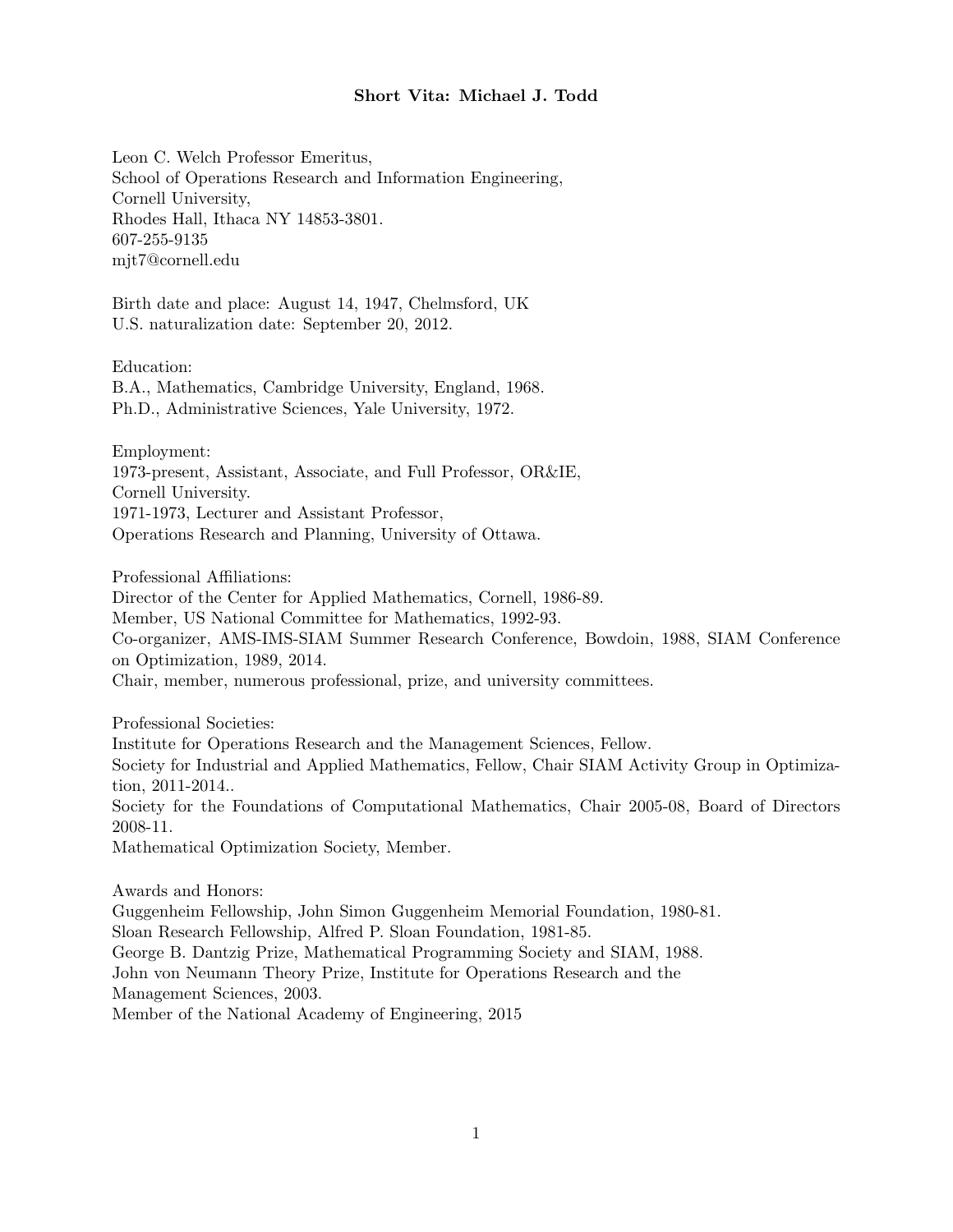Short-term Appointments: Fields Institute for Research in Mathematical Sciences, Toronto. Department of Engineering Science, University of Auckland. Department of Mathematical Sciences, Carnegie-Mellon University. Cowles Foundation for Research in Economics, Yale University. OR Center, MIT. Department of Mathematics, University of Washington. BellCore. Department of Applied Mathematics and Theoretical Physics, Cambridge University. CORE, Leuven, Belgium.

Editorial Positions:

Co-Editor, Editor-in-Chief, Associate Editor, Senior Editor: Mathematical Programming, 1980 present.

Associate Editor: Mathematics of Operations Research, 1978-2000.

Associate Editor: Operations Research, 1982-86.

Member of Editorial Board: SIAM Journal on Optimization, 1997-2007.

Member of Editorial Board: Foundations of Computational Mathematics,

2000-present, Managing Editor 2008-2014.

Member of Editorial Board: Acta Numerica, 2013-present.

Member of Editorial Board: Foundations and Trends in Optimization, 2013-present.

Grants and Contracts: NSF, 1974-2011. ONR, 1987-2010. AFOSR, 1990-1993.

Selected Publications (from over 150):

(1977) Union Jack triangulations, in: Fixed Points: Algorithms and Applications (S. Karamardian, ed.), Academic Press, New York, 315-336.

(1976) On triangulations for computing fixed points, Mathematical Programming 10 322-346.

(1978) Efficient acceleration techniques for fixed-point algorithms (with R. Saigal), SIAM Journal on Numerical Analysis 15 997-1007.

(1980) Traversing large pieces of linearity in algorithms that solve equations by following piecewiselinear paths, Mathematics of Operations Research 5 242-257.

(1980) The monotonic bounded Hirsch conjecture is false for dimension at least four, Mathematics of Operations Research 5 599-601.

(1980) The ellipsoid method: a survey (with R.G. Bland and D. Goldfarb), Operations Research 29 1039-1091.

(1982) An introduction to piecewise-linear homotopy algorithms for solving systems of equations, in: Topics in Numerical Analysis (P.R. Turner, ed.), Lecture Notes in Mathematics 965, Springer-Verlag, Berlin-Heidelberg-New York, 149-202.

(1983) Large-scale linear programming: geometry, working bases and factorizations, Mathematical Programming 26 1-20.

(1985) Linear and quadratic programming in oriented matroids, Journal of Combinatorial Theory (B) 39 105-133.

(1985) The ellipsoid method generates dual variables (with B. Burrell), Mathematics of Operations Research 10 688-700.